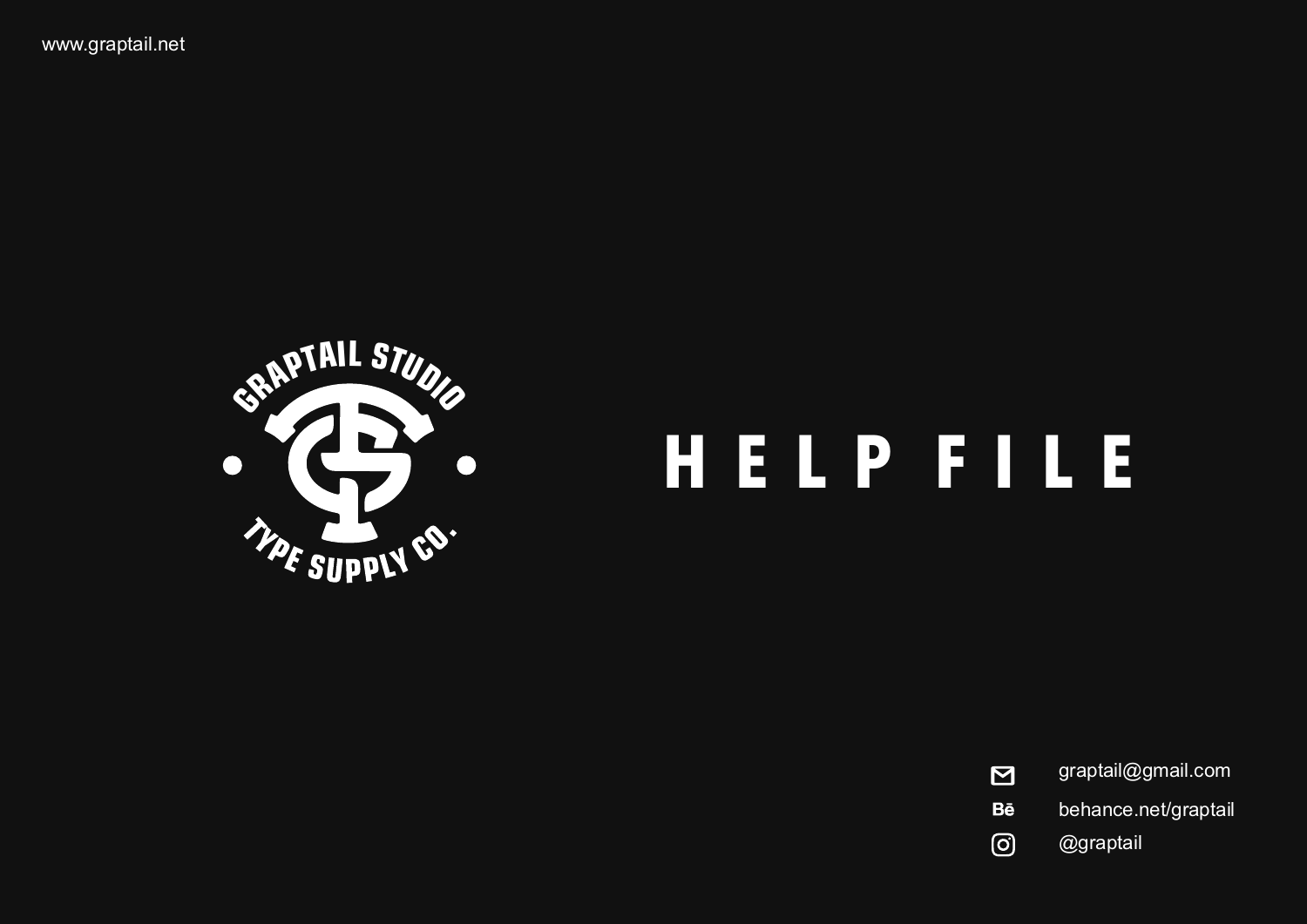## **HOW TO ACCESS OPENTYPE FEATURES**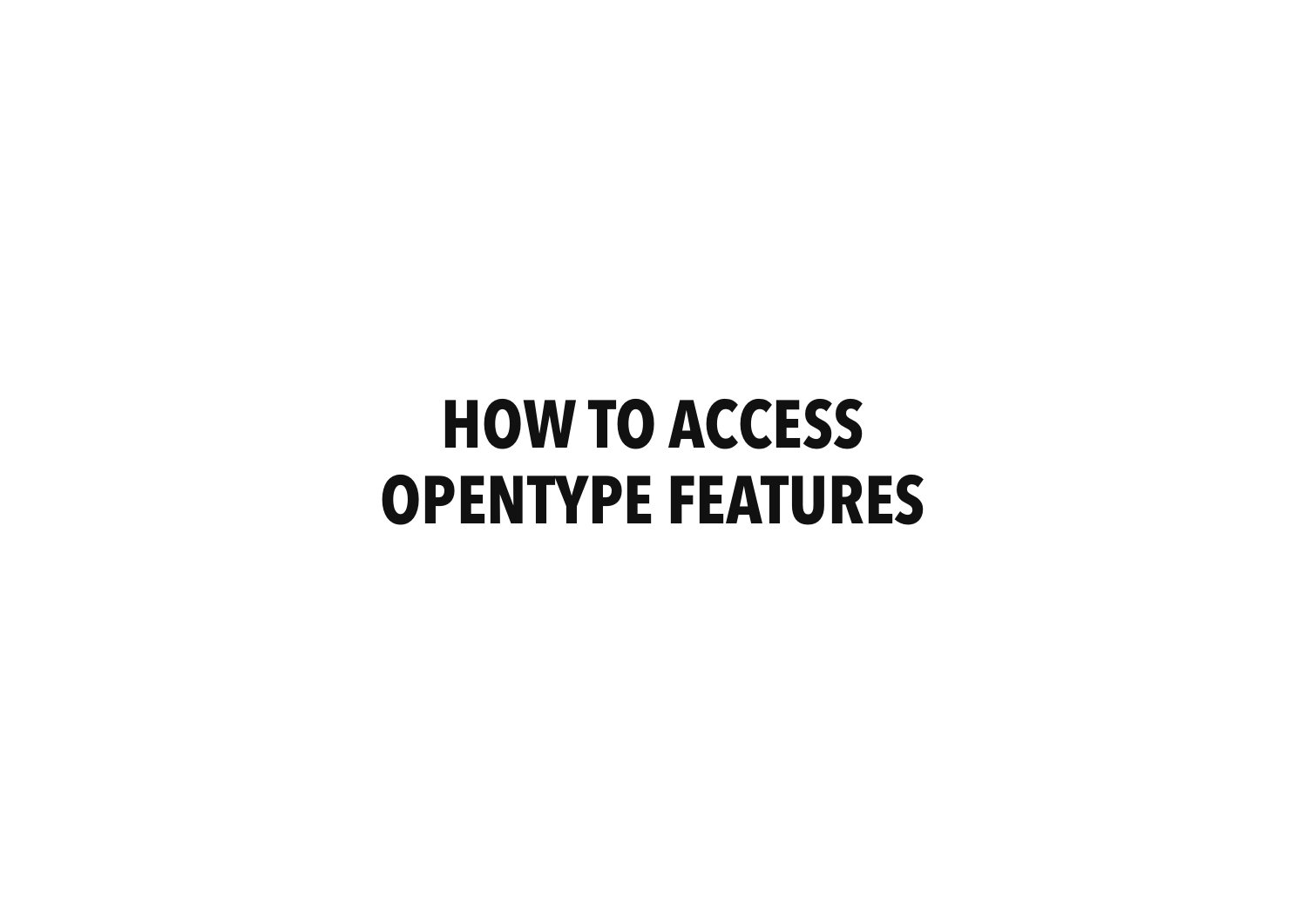### **How to use alternates glyphs in Microsoft Word.**

Type in any word using font.

To get the glyphs alternates feature you can use with "Character Map" (Windows) or "Font Book" (Mac).

| $\mathbf{x}$<br>$\equiv$<br>$\Box$<br>All Character Map |       |                     |           |           |                       |   |                                 |                            |              |    |                       |   |   |    |    |    |      |                          |           |           |    |  |  |
|---------------------------------------------------------|-------|---------------------|-----------|-----------|-----------------------|---|---------------------------------|----------------------------|--------------|----|-----------------------|---|---|----|----|----|------|--------------------------|-----------|-----------|----|--|--|
|                                                         | Font: |                     |           |           |                       |   | <sup>T</sup> r Blastrick Normal |                            |              |    |                       |   |   |    |    |    | Help |                          |           |           |    |  |  |
|                                                         |       | I                   | J         | K         | L                     | M | N                               | 0                          | P            | 0  | Т<br>R<br>S<br>U<br>V |   |   | W  | X  | Υ  | 7    | Ľ                        | λ         |           |    |  |  |
|                                                         |       | I                   | $\Lambda$ | -         | А                     | B | c                               | Đ                          | Е            | F  | G                     | H | I | J  | Κ  | L  | М    | N                        | $\bullet$ | P         | Q  |  |  |
|                                                         |       | R                   | 8         | т         | U                     | V | W                               | X                          | Y            | z  | ſ                     |   | I | ċ  | £  | ¥  | À    | Á                        | Â         | Â         | Å  |  |  |
|                                                         |       | Â                   | C         | È         | É                     | Ê | Ē                               | Ì                          | Í            | Î  | Ï                     | Ñ | Ò | Ó  | Ô  | Õ  | Ö    | M                        | Ù         | Ú         | Ĥ  |  |  |
|                                                         |       | Ü                   | Ý         | À         | Á                     | Â | Ã                               | Ä                          | Å            | C  | È                     | É | Ê | Ë  | ì  | ŕ  | Î    | Ï                        | Ñ         | ò         | ó  |  |  |
|                                                         |       | ô                   | Ô         | ö         | ۰                     | Ù | Ú                               | Š<br>Ý<br>Ÿ<br>š<br>Ü<br>Û |              |    |                       |   | Ÿ | Ž  | Ž  | ٠  | ٠    | $\overline{\phantom{a}}$ | ۰         | 960       |    |  |  |
|                                                         |       | €                   | A         | B         | ſ.                    | Đ | Ē                               | F                          | G            | H  | J                     | K | Ī | 'n | 'n | 0  | Q    | R                        | S         | Т         | V  |  |  |
|                                                         |       | W                   | r         | Z         | E                     | F | п                               | $\mathbf{r}$               | $\mathbf{r}$ | R  | T                     | γ | W | Υ  | A. | л  | C    | E.                       | F         | ĸ         | L. |  |  |
|                                                         |       | Ь                   | N         | 'n        | $\boldsymbol{\theta}$ | 0 |                                 |                            |              | ۱V | W                     | W | Y | Y  | 7. | A& | E8   | IJ                       | <b>IQ</b> | <u>IU</u> | KI |  |  |
|                                                         |       | KQ KU               |           | <b>RJ</b> | <b>RU</b> RG          |   |                                 |                            |              |    |                       |   |   |    |    |    |      |                          |           |           |    |  |  |
| Select<br>Characters to copy:<br>Copy                   |       |                     |           |           |                       |   |                                 |                            |              |    |                       |   |   |    |    |    |      |                          |           |           |    |  |  |
| Advanced view                                           |       |                     |           |           |                       |   |                                 |                            |              |    |                       |   |   |    |    |    |      |                          |           |           |    |  |  |
|                                                         |       | Character set:      |           |           |                       |   |                                 | Unicode<br>Go to Unicode:  |              |    |                       |   |   |    |    |    |      |                          |           |           |    |  |  |
|                                                         |       | Group by:           |           |           |                       |   | All                             |                            |              |    |                       |   |   |    |    |    |      |                          |           |           |    |  |  |
|                                                         |       | Search for:         |           |           |                       |   |                                 |                            |              |    |                       |   |   |    |    |    |      |                          | Search    |           |    |  |  |
|                                                         |       | U+E02D: Private Use |           |           |                       |   |                                 |                            |              |    |                       |   |   |    |    |    |      |                          |           |           | ш  |  |  |

- Step 1 Open the "Character Map" App and select Font.
- Step 2 Select one of the characters then click [select] and [copy]
- Step 3 Blocks on Letters you want to change characters Then click "paste". You will see the letters Small of this Copy - Paste process. To overcome It you just enlarge the size only

Good luck, if any questions you can Send email to; **graptail@gmail.com**

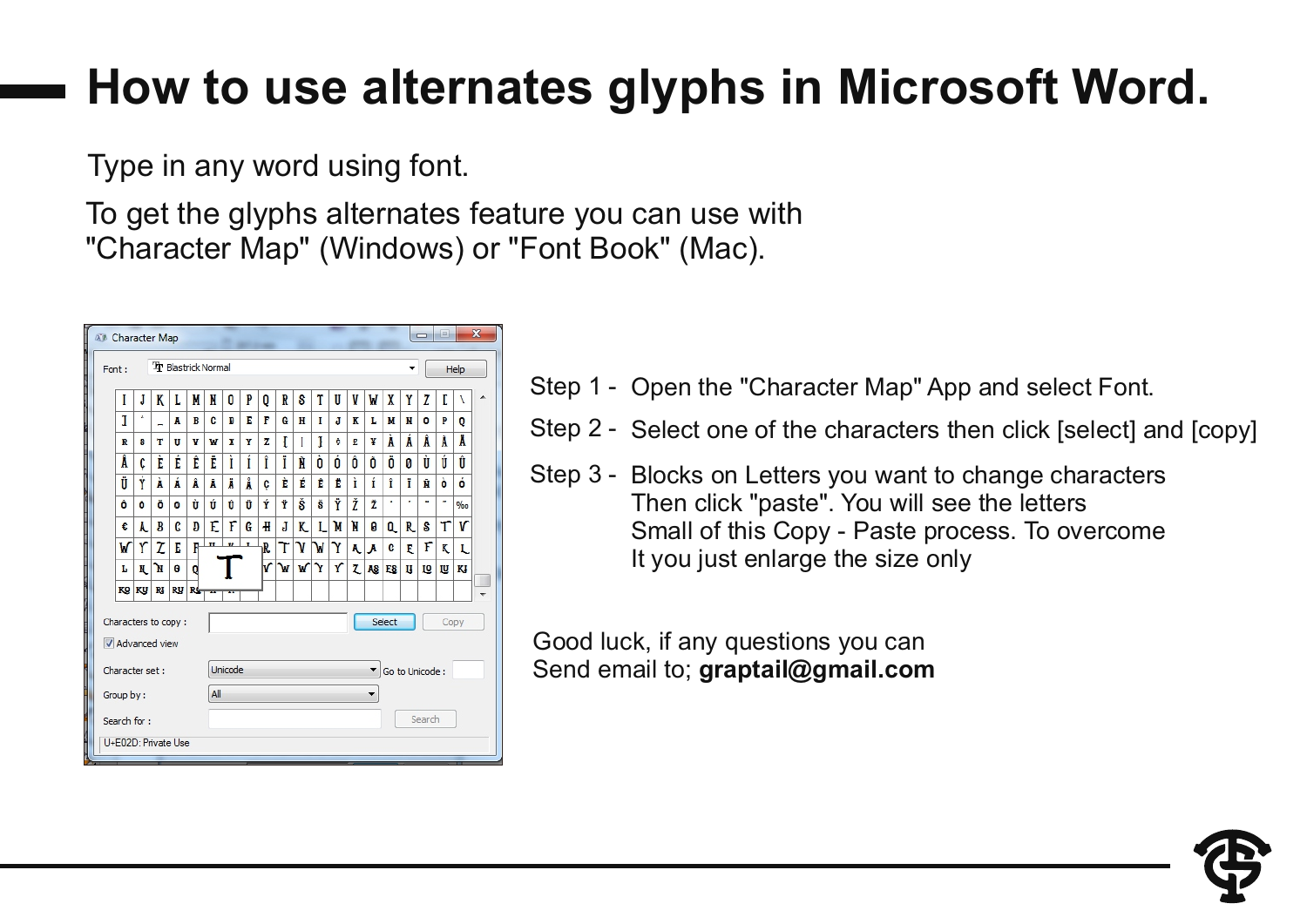### **Glyphs panel overview**



#### **You use the Glyphs panel (Window > Type > Glyphs) to view the glyphs in a font and insert specific glyphs in your document.**

By default, the Glyphs panel displays all the glyphs for the currently selected font. You can change the font by selecting a different font family and style at the bottom of the panel. If any characters are currently selected in your document, you can display alternate characters by selecting Alternates For Current Selection from the Show menu at the top of the panel.

| <b>Glyphs</b>     |                    |              |               |    |    |                            |   |   |      |                  |              |       |   |               |    |    |         |        |               |                                                                                                |                 |                      |          |            |   |          |   |               |              |                |   |                |              |              | <b>CE</b><br>= |
|-------------------|--------------------|--------------|---------------|----|----|----------------------------|---|---|------|------------------|--------------|-------|---|---------------|----|----|---------|--------|---------------|------------------------------------------------------------------------------------------------|-----------------|----------------------|----------|------------|---|----------|---|---------------|--------------|----------------|---|----------------|--------------|--------------|----------------|
| Show: Entire Font |                    |              |               |    |    | $~\vee~$ U+2039            |   |   |      |                  |              |       |   |               |    |    |         |        |               |                                                                                                |                 |                      |          |            |   |          |   |               |              |                |   |                |              |              |                |
|                   |                    | $\mathbf{H}$ | $\#$          | \$ | %  | $\boldsymbol{\mathcal{S}}$ |   |   |      |                  | $\ddot{}$    |       |   |               |    | 0  |         |        | з             | 4                                                                                              | 5               | 6                    | 7        | 8          | 9 |          | ÷ | <             | $=$          | ⋗              | ? | @              | $\mathsf{A}$ | B            |                |
| L                 | D                  | E            | F             | G  | H  |                            |   | K | ┕    | M                | N.           | O     | P | Q             | R  | S. | T.      | U      | V             | W                                                                                              | X               | Υ                    | Z        |            |   |          | Λ | $\frac{1}{2}$ | $\mathbf{r}$ | a              | Ь | c              | d            | e            |                |
|                   | g                  | h            |               |    | ĸ  |                            | m | n | $-0$ | P                | a            |       | s |               | u  | v  | w       | x      | v             | z                                                                                              |                 |                      |          | $\sim$     |   | ¢        | £ |               | ¥            | £              | s | $\overline{a}$ |              | $\mathbf{u}$ |                |
| $\propto$         |                    |              | $\frac{1}{2}$ |    | ŧ. |                            |   | ٠ |      | $\boldsymbol{v}$ | $\mathbf{H}$ | $\gg$ |   | %             | i. |    |         | $\sim$ | $\sim$        | $\frac{1}{2} \left( \frac{1}{2} \right) \left( \frac{1}{2} \right) \left( \frac{1}{2} \right)$ | $\omega$        | $\ddot{\phantom{1}}$ |          | $\bullet$  |   | $\theta$ |   | $\mathbf{w}$  |              | Æ              | a | Ł              | Ø            | Œ            |                |
| $\circ$           | æ                  |              |               | Ø  | œ  | ß                          | ┑ | и | TM.  | Ð                | ⅓            | ±     | Þ | $\frac{1}{4}$ | ÷  |    | $\circ$ | b      | $\frac{3}{4}$ |                                                                                                | $\qquad \qquad$ | ð                    | $\times$ | $^{\circ}$ | А | A        | Ä | А             |              |                |   | É              | Ê            | Ë            |                |
|                   | <b>Adobe Clean</b> |              |               |    |    |                            |   |   |      |                  |              |       |   |               |    |    |         |        |               |                                                                                                |                 |                      |          |            |   |          |   |               |              | $\sim$ Regular |   |                |              | حادد         |                |
|                   |                    |              |               |    |    |                            |   |   |      |                  |              |       |   |               |    |    | .       |        |               |                                                                                                |                 |                      |          |            |   |          |   |               |              |                |   |                |              | __           |                |
|                   |                    |              |               | в  |    |                            |   |   |      |                  |              |       |   |               |    |    |         |        |               |                                                                                                |                 |                      |          |            |   |          |   |               |              |                |   |                |              | D            |                |

#### **A. Show menu B. Font family C. Font style D. Zoom buttons**

When you select an OpenType font in the Glyphs panel, you can restrict the panel to display certain kinds of glyphs by selecting a category from the Show menu. You can also display a pop-up menu of alternate glyphs by clickin the triangle in the lower right corner of the glyph box where applicable.

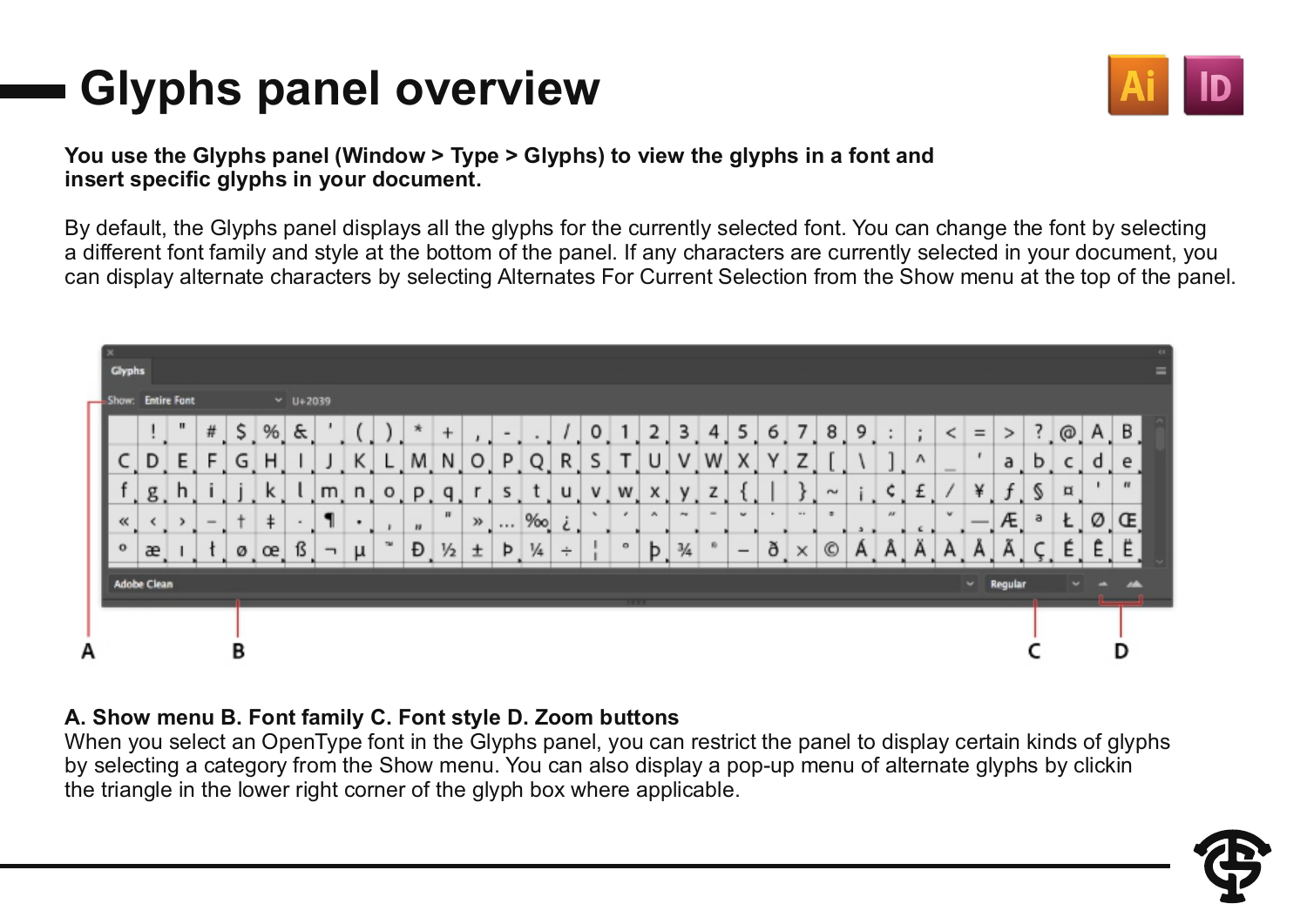### **OpenType panel overview**



#### **You use the OpenType panel (Window > Type > OpenType) to specify how you want to apply alternate characters in OpenType fonts. For example, you can specify that you want to use standard ligatures in new or existing text.**

Keep in mind that OpenType fonts vary greatly in the kinds of features they offer; not all options in the OpenType panel are available in every font. You can view the characters in a font using the Glyphs panel.



**A. Standard Ligatures B. Contextual Alternates C. Discretionary Ligatures D. Swash E. Stylistic Alternates F. Titling Alternates G. Ordinals H. Fractions I. panel menu J. Figure type K. Character position**